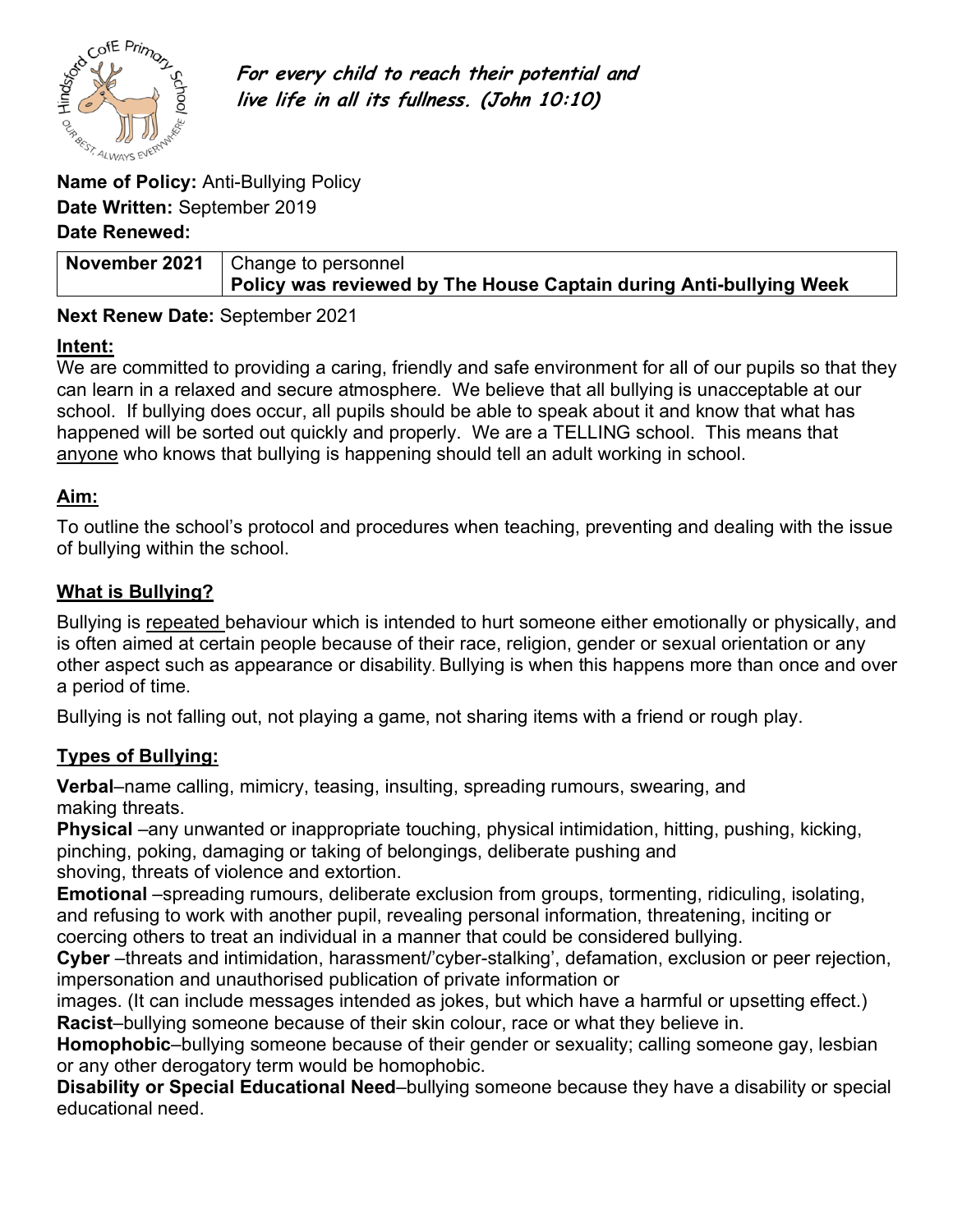## **Indicators of Somebody Who is Being Bullied:**

A child may indicate by signs or behaviour that he or she is being bullied. Adults should be aware of these possible signs and that they should investigate if a child:

- Is frightened of walking to or from school
- Begs to be driven to school
- Changes their usual routine
- is unwilling to go to school (school phobic)
- begins to truant
- becomes withdrawn anxious, or lacking in confidence
- Starts stammering
- Attempts or threatens suicide or runs away
- Cries themselves to sleep at night or has nightmares
- Feels ill in the morning
- Begins to do make less effort with school work than previously
- Comes home with clothes torn or books damaged
- Has possessions which are damaged or " go missing"
- Asks for money or starts stealing money
- Has dinner or other monies continually "lost"
- Has unexplained cuts or bruises
- Comes home hungry (money / lunch has been stolen)
- Becomes aggressive, disruptive or unreasonable
- Is bullying other children or siblings
- Stops eating
- Is frightened to say what's wrong
- Gives improbable excuses for any of the above
- Is afraid to use the internet or mobile phone
- Is nervous and jumpy when a cyber message is received
- Lack of eye contact
- Becoming short tempered
- Change in attitude to people at home.

These signs and behaviours could indicate other social, emotional and/or mental health problems, but bullying should be considered a possibility and should be investigated

# **Preventing, Identifying and Responding to Bullying:**

At Hindsford we have introduced these ways, which we hope will reduce the amount of bullying behaviour in our school. These are as follows:

- PSHE sessions taught weekly in every class. In addition, there is a planned programme of Sex & Relationship Education. Within these areas, friendships, peer pressure, making choices, respect, tolerance, reflecting on the views and opinions of others and bullying are covered.
- Peer-on-peer abuse is addressed through a PSHE curriculum looking at, amongst other things, healthy relationships and consent
- The Computing curriculum contains on-going work on Staying Safe on the internet.
- Role play is used to explore issues, thoughts and feelings.
- Collective Worship and RE are used to explore issues related to friendship, Love, truthfulness, kindness, respect, forgiveness and self-control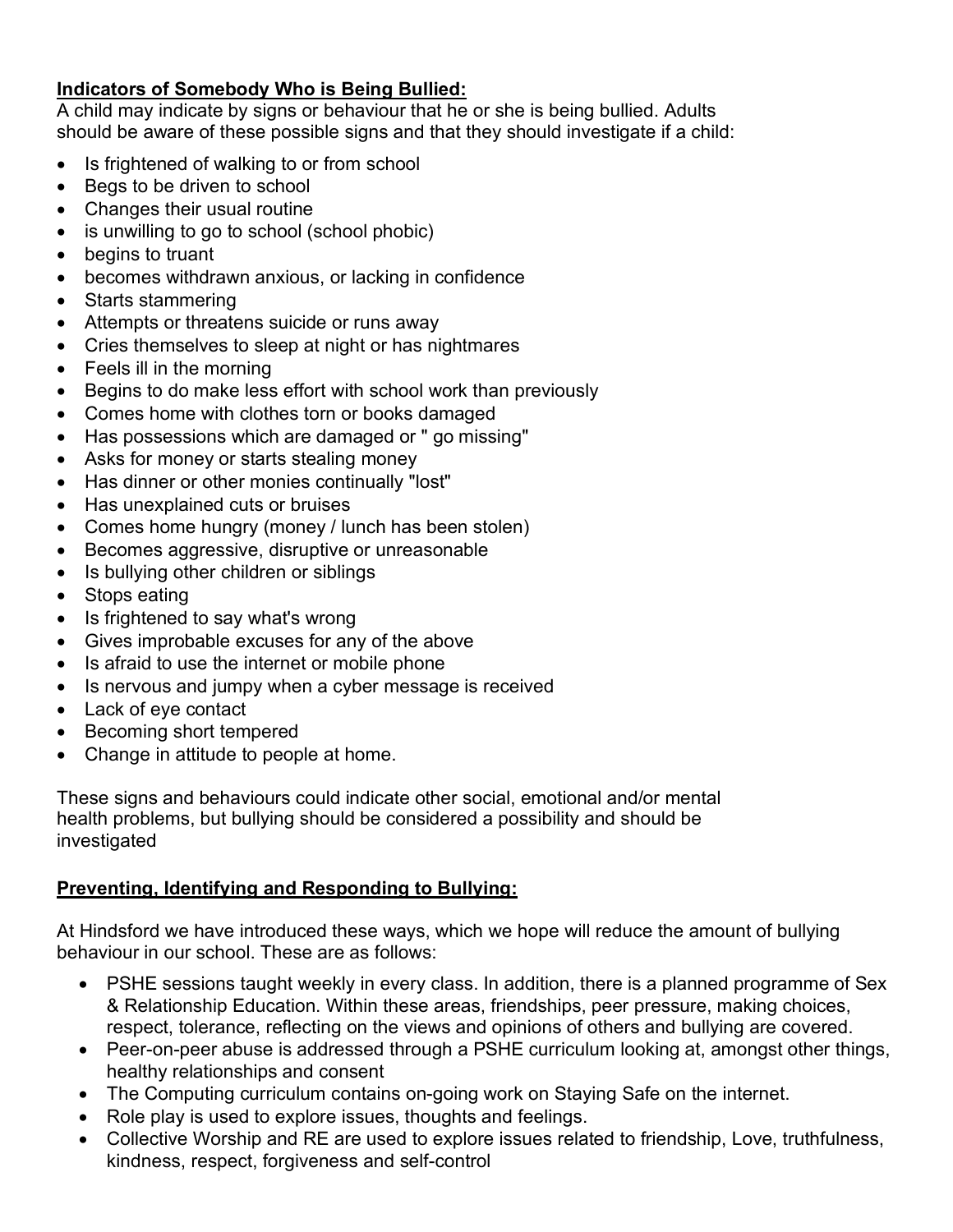- The seeking and respect of children's views and opinions through the operation of the School House Captains and use of questionnaires.
- The promotion of positive attitudes by the use of posters, books and the manner in which staff deal with all issues.
- An open climate with strong trusting relationships so that children can openly discuss worries and concerns.
- School reward system.
- Work with staff and outside agencies to identify all forms of prejudice-driven bullying.
- Good communication between staff in managing and monitoring bullying incidents.
- Consideration of all opportunities for addressing bullying including through the curriculum, through displays, through peer support and through the School House Captains
- The view that reporting incidents of bullying is taking responsible action rather than 'tale-telling'
- Training for all staff including support staff to identify bullying and follow school policy and procedures on bullying.
- Staff who children, staff and parents may turn to for assistance
- Adequate supervision is provided at all times in key areas of the school buildings and the playgrounds.
- Counselling through Wigan Family Welfare
- Support through the CAMHS service
- Procedures for investigating incidents.
- Guidelines are followed for listening to the victim.
- The use of the 'Share my Feelings' board.
- Details of help lines and websites are publicised.
- A regular evaluation of the effectiveness of these strategies in preventing bullying.

# **Oher Strategies:**

Our school also encourages co-operative behaviour through:

- Healthy Schools, House Captains
- Play equipment on the playground
- Senior Leaders who have responsibility for pastoral support
- Using a Restorative approach
- Co-operative games/activities at lunchtime
- An 'open door' policy and social events throughout the year that promotes partnership with parents/carers.

# **Procedures**

- All known/reported incidences of bullying will be investigated by Senior Leaders
- Parents of the perpetrator may also be questioned about the incident or about any concerns that they may be having.
- The child displaying unacceptable behaviour, may be asked to genuinely apologise (as appropriate to the child's age and level of understanding).
- Other consequences may take place e.g. a parent being informed about their child's behaviour and a request that the parents support the school with any sanctions that it takes (See Behaviour Policy).
- Wherever possible, the pupils will be reconciled.
- In some cases, outside agencies may be requested to support the school or family in dealing with a child continually demonstrating unacceptable behaviour towards others e.g. police, counsellor, Startwell.
- In serious cases (this is defined as children displaying an on-going lack of response to sanctions, that is, no change in behaviour of the perpetrator and an unwillingness to alter their behaviour choices), support from Targeted Education Support Service, counselling, 1:1 support with staff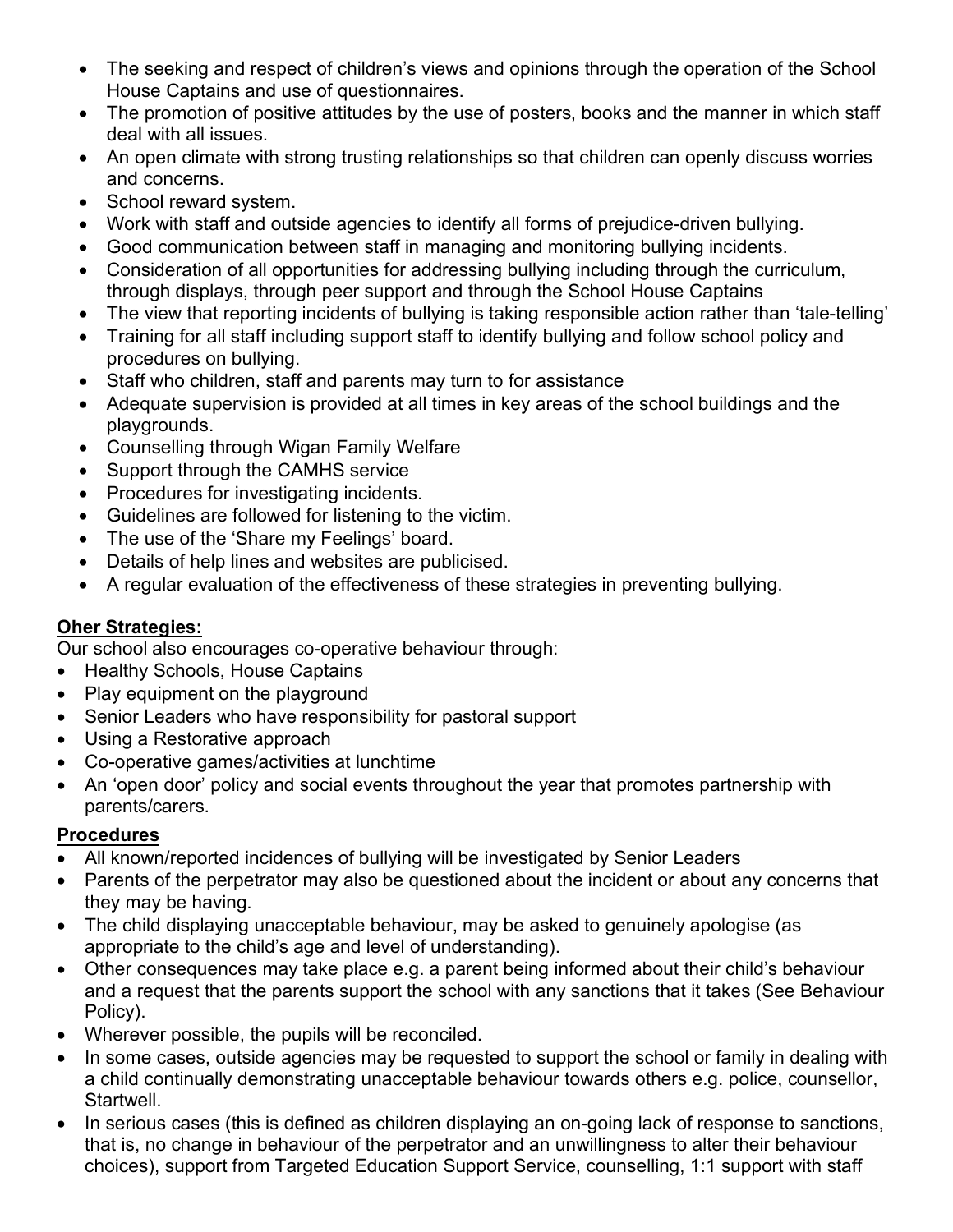members, Early Help Intervention, reduced timetables, or even fixed or permanent exclusion will be considered.

- During and after the incident(s) have been investigated and dealt with, each case will be recorded on CPOMS and monitored to ensure repeated bullying does not take place.
- The Safeguarding Governors will be informed of any incidents recorded on CPOMS along with incidents, sanctions and reconciliation.

If a child feels that they are being bullied then there are several procedures that they are encouraged to follow:

- Tell a friend
- Tell the House Captains
- Tell a teacher or adult whom they feel they can trust
- Use the Share Your Feelings Board
- Tell a parent or adult at home whom they feel they can trust
- Discuss it as part of a PSHE day
- Ring ChildLine and follow the advice given
- Look at the Staying Safe board for advice

## **Recording of Bullying Incidents:**

When an incident of bullying has taken place, staff will record and report each incident. In the case of racist bullying, this must be reported to the Headteacher.

General incidences of bullying will be recorded on CPOMS. This would include incidents where staff have had to become involved to speak with children, and/or where parents have raised concerns regarding bullying.

All incidents of bullying will be discussed with all relevant staff and parents of the children involved, in order that everyone can be vigilant and that further incidents by the same children may be prevented from happening in the future.

Incidents of bullying will also be discussed with the Governing Body (Safeguarding Governor).

# **Advice to Parents:**

As the parent of a child whom you suspect is being bullied

1. Report bullying incidents to the class teacher, Designated Safeguarding Lead (Mrs Holden) or Deputy Designated Safeguarding Leads (Miss Dempsey and Mrs Mitchell)

2. In cases of serious bullying, the incidents will be recorded by staff and the Headteacher notified.

3. In serious cases, parents should be informed and will be asked to come in to a meeting to discuss the problem.

4. If necessary and appropriate, police will be consulted.

5. The bullying behaviour or threats of bullying must be investigated and the bullying stopped quickly.

6. An attempt will be made to help the child using unacceptable behaviour towards others, to change their behaviour.

# **Do Not:**

1. Attempt to sort the problem out yourself by speaking to the child whom you think may be behaving inappropriately towards your child or by speaking to their parents.

2. Encourage your child to be 'a bully' back.

Both of these will only make the problem much harder to solve.